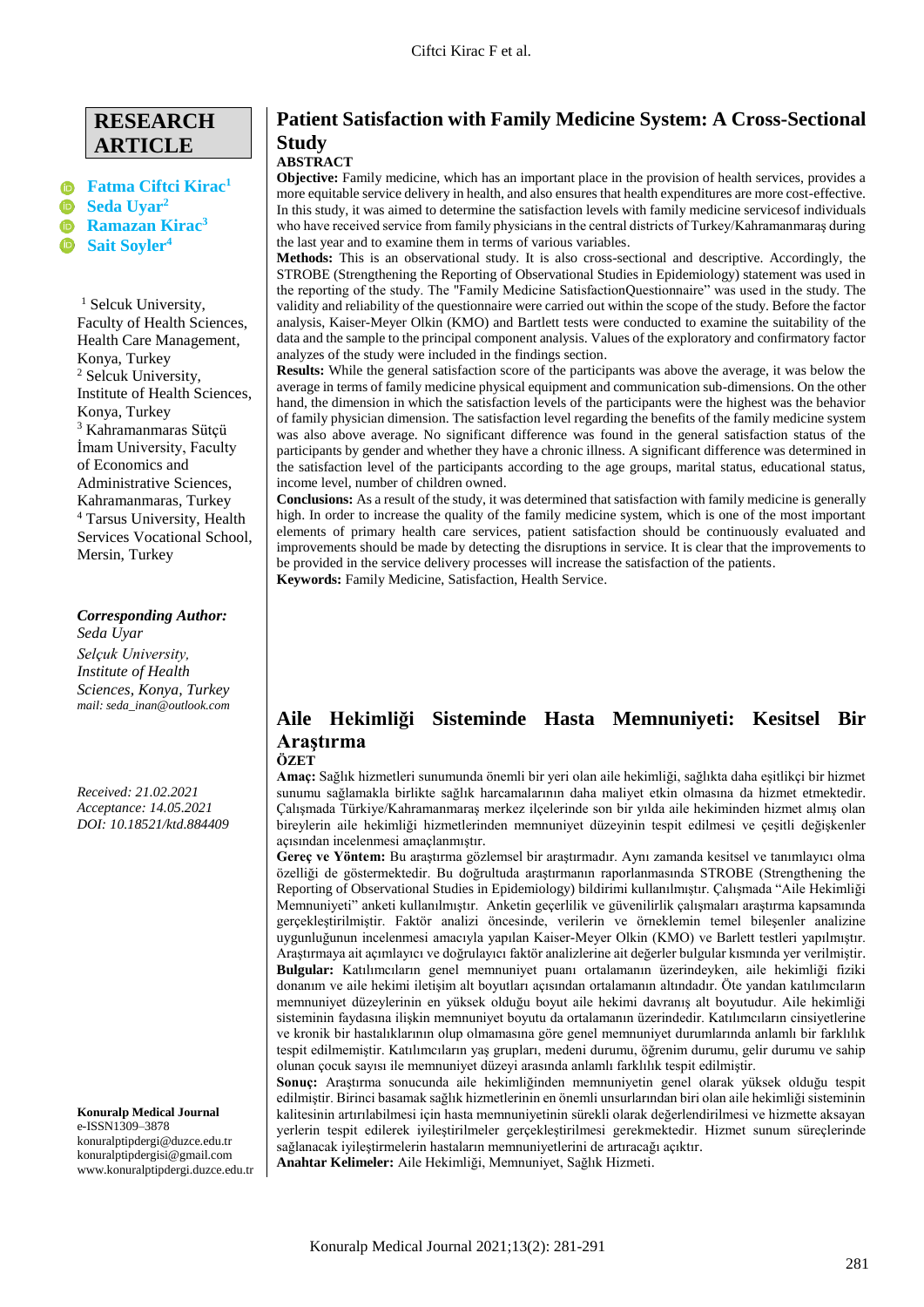## **INTRODUCTION**

The need for family physicians came to the fore at the beginning of the twentieth century with the emergence of the necessity to provide a holistic, comprehensive and personal health service to patients as a result of excessive specialization in the field of health and medical science. The recognition of family medicine as a separate specialty in the world was first realized in England in the 1960s (1). Although there are not many definitions of family medicine in the literature, the most widely accepted one is the European Definition of Family Medicine / General Practice, published in various languages by WONCA (2002)(2). Accordingly, family medicine is the entry point of the health system and is the first medical contact point of people who want to receive health services. Health services are provided to those who want to receive service from family medicine without any discrimination. Family physicians ensure the effective use of health resources by providing primary health care services to individuals and coordinating the necessary health services. Thanks to family medicine, continuity of health services is ensured and both acute and chronic health problems can be managed. In its simplest definition, family medicine can be defined as a branch of medical science that provides a personal, primary, continuous and comprehensive health service to individuals and families (3).

Family medicine speciality was accepted as a distinct field in 1983 in Turkey and the first Department of Family Medicine was established within Gazi University Faculty of Medicine in 1984 (5).

The system, which is also included in the emergency action plan of the 58th Government, which aims a major transformation in the field of health, entered into force in 2004 with the "Law on the Pilot Implementation of Family Medicine"within the framework of the "Health Transformation Program". The system, which was previously introduced as a pilot scheme, started to be implemented throughout the country in 2010 (7).

When the family medicine system is used effectively, misdirections that may cause loss of time for both individuals and service providers, irregularities in the health system and unnecessary health expenses can be prevented. Therefore, it will be possible to prevent waste and eliminate the overcrowding and aggrievement of patients in institutions that provide secondary and tertiary health services. It is stated that most of the health problems can be solved in primary care, therefore unnecessary applications to secondary and tertiary health institutions are not economical and the possibility of unnecessary medical procedures is high due to excessive specialization in these areas. However, especially in the follow-up of chronic diseases, insufficient time in secondary care and inadequate counseling resulting from this cause repetitive interviews (7,51,52). While repetitive

interviews cause financial and moral losses for the patients, it can lead to increase the waiting times of the individuals who really need to receive service and shorten the examination periods due to the overcrowding in secondary and tertiary health institutions. Furthermore, problems related to excessive workload may arise in healthcare professionals, especially in physicians.

Primary health care services are one of the services that are included in a health system and should be organized in the best way due to its various features. Well-organized primary healthcare services enable individuals to receive fast, continuous and comprehensive health services, solve many health problems before they arise within the framework of preventive healthcare services, and serve the function of "gate keper" by preventing unnecessary crowds and resulting costs to institutions that provide secondary and tertiary health services (9,10). Family physicians are also the most important factors in conducting primary health care services in terms of the training they receive and the quality of the health services they provide. In this sense, individuals' satisfaction with family physicians and their trust in them will enable them to choose primary health care services first when they need health services, and at the same time support them to act in accordance with the physician's instructions and care plan (11,12). This will contribute to the increase of the health level of the society (8,13).

Individuals' perceptions and evaluations about health services are important not only for measuring health service quality, but also for correcting and improving the disruptions or deficiencies in service delivery processes (14). In this sense, it is important to investigate the satisfaction levels of patients and the factors affecting them regarding health care processes in terms of improving the services and increasing the quality. Therefore, the main purpose of this study was to determine the satisfaction level with family medicine services of individuals who have received service from family medicine in the central districts of Kahramanmaraş duringlast year and to examine them in terms of various variables.

### **MATERIAL AND METHODS**

This is an observational study. It is also crosssectional and descriptive. Accordingly, the STROBE statement was used in the reporting of the study (15). The data of the study were collected by questionnaire method. The questionnaire consists of two parts. A general information form was used in the first part, and the "Family Medicine Satisfaction Questionnaire" was used in the second part. The general information form includes questions about the participants' gender, age, marital status, the place to apply first when needed, income level, education level, number of children, and whether they have a permanent / chronic illness. The questionnaire used in the second part was taken from Yalman's (2013)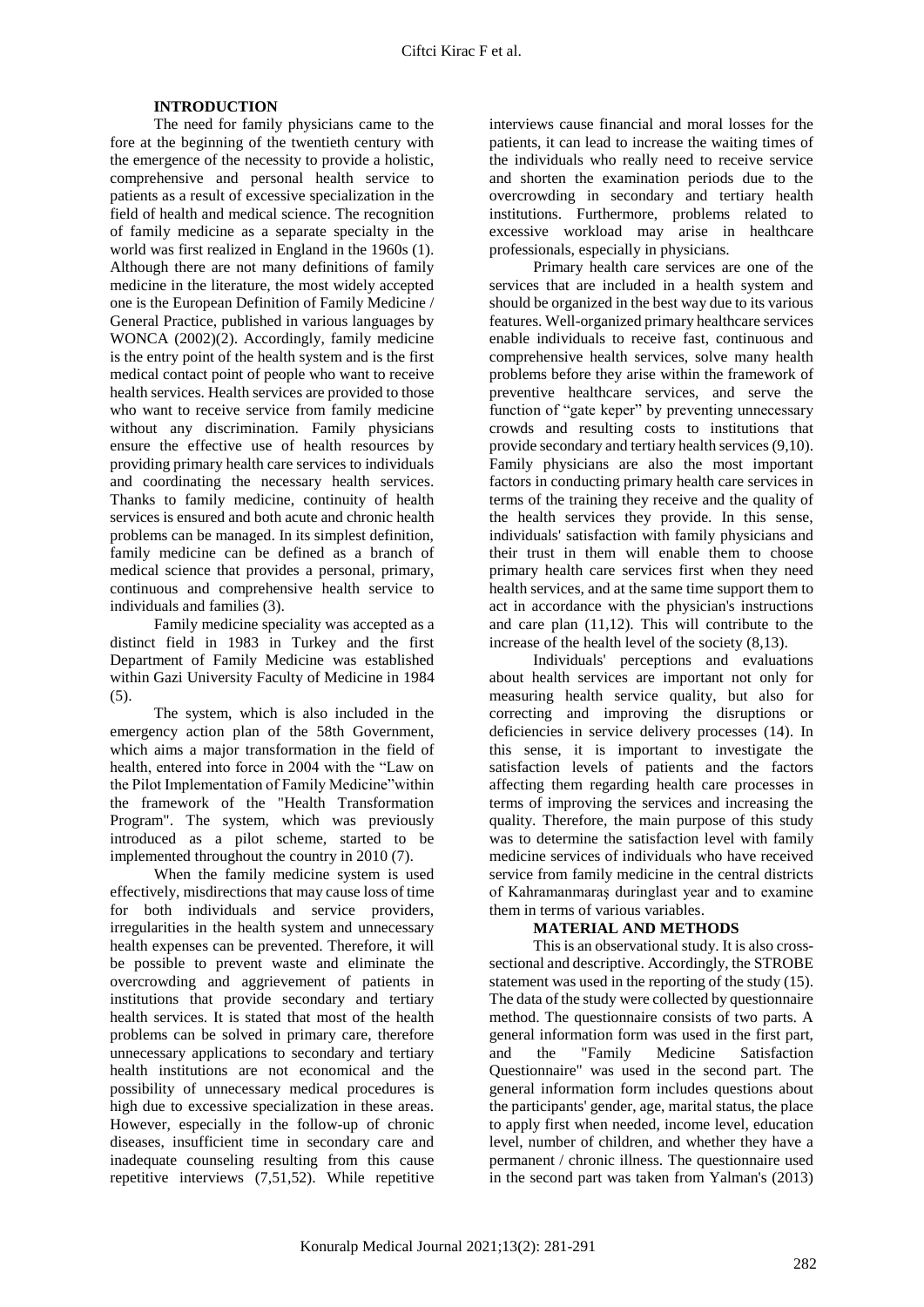study (16). The questionnaire initially consisted of 22 questions. It is a Likert type questionnaire scored between 1- strongly disagree and 5-strongly agree. The validity and reliability studies of the questionnaire were carried out within the scope of the study. Before the factor analysis, Kaiser-Meyer Olkin (KMO) and Bartlett tests were conducted to examine the suitability of the data and the sample to the principal component analysis. It was seen that KMO coefficient was 0.918 and Barlett test was significant ( $p \le 0.001$ ). The fact that the KMO coefficient was above 0.60 and the Barlett test was significant ( $p < 0.001$ ) indicated the factorability and suitability of the data set for principal component analysis, and that the sample size  $(n = 1039)$  was sufficient (17,18). The resultsof the exploratory and confirmatory factor analyzes of the study were included in the findings section. As a result of the analysis, the questionnaire consisted of 16 questions and 4 sub-dimensions.

The population of the study consists of adults (18 years and over) residing in the city center of Kahramanmaraş. According to the data of Kahramanmaraş Provincial Directorate of Culture and Tourism, the total population of Kahramanmaraş central districts is 632 thousand 487 (19). In this context, it was calculated that it would be sufficient to include 384 people at 95% confidence level and 665 people at 99% confidence level. In the study, the questionnaire form was created through online platforms, and the participants were included in the study using convenience and purposivesampling methods. The criteria for inclusion in the study were being an adult, being literate, and having received service from family medicine in the last year. The data of the study were collected between 01/11/2020 and 01/12/2020. 1039 people whose questionnaires

were answered completely were included in the study. The data of the studywas analyzed using the SPSS 21 Package program. The data was first summarized with descriptive statistics such as frequency, percentage, mean, and standard deviation, and then subjected to normal distribution analysis. In the normality test, Kolmogorov-Smirnov test was used, and as a result of the analysis, it was determined that the data was distributed normally. In this context, independent samples t test and one-way analysis of variance (ANOVA) tests were used Statistical significance value was set at  $0.05$ .

Ethics committee approval was obtained with the decision of Kahramanmaraş Sütçü İmam University Social and Human Sciences Ethics Committee, dated 19/10/2020 and numbered 2020/29.

The main questions of the study are as follows;

1-What is the satisfaction level of individuals who benefit from family medicine services?

2-Do the satisfaction levels of individuals who benefit fromfamily medicine services differ according to socio-demographic factors?

#### **RESULTS**

Of those included in the study, 52.4% were male, 64.6% were single and 62.1% were between the ages of 18-29. 69% of the participants were university graduates, 67.2% had no children, 57.8% had middle income, 87% did not have a permanent disease, and when 44.9% got sick, the first place they apply was a state hospital.

As seen in Table 1, there are 4 factors with an eigenvalue above 1. Values after rotation show that the scale has 4 factors. The total variance explained by the four factors together is 53.846%.

| Component    | <b>Initial</b><br><b>Eigenvalues</b> |               |                  |       | <b>Values before</b><br>rotation |                    |       | <b>Values after</b><br>rotation |                    |  |
|--------------|--------------------------------------|---------------|------------------|-------|----------------------------------|--------------------|-------|---------------------------------|--------------------|--|
|              | Total                                | ℅<br>Variance | Cumulative<br>వ్ | Total | ℅<br>Variance                    | Cumulative<br>$\%$ | Total | ℅<br>Variance                   | Cumulative<br>$\%$ |  |
|              | 6.643                                | 30.198        | 30.198           | 6.643 | 30.198                           | 30.198             | 3.642 | 16.557                          | 16.557             |  |
| $\mathbf{2}$ | 2.310                                | 10.501        | 40.699           | 2.310 | 10.501                           | 40.699             | 3.162 | 14.374                          | 30.931             |  |
| 3            | 1.630                                | 7.410         | 48.109           | 1.630 | 7.410                            | 48.109             | 2.601 | 11.822                          | 42.753             |  |
| 4            | 1.262                                | 5.737         | 53.846           | 1.262 | 5.737                            | 53.846             | 2.441 | 11.093                          | 53.846             |  |

**Table 1.** Exploratory factor analysis total variance explained

In Table 2, the factors under which the items are located, the variance explained by each factor and the factor load values of the items are given. The criterion was accepted for the item to be considered

as qualified if the item factor load value was above 0.40 and not included in more than one factor with a load value above 0.40 (29). Accordingly, the 8th item, 10th item and 16th item were removed.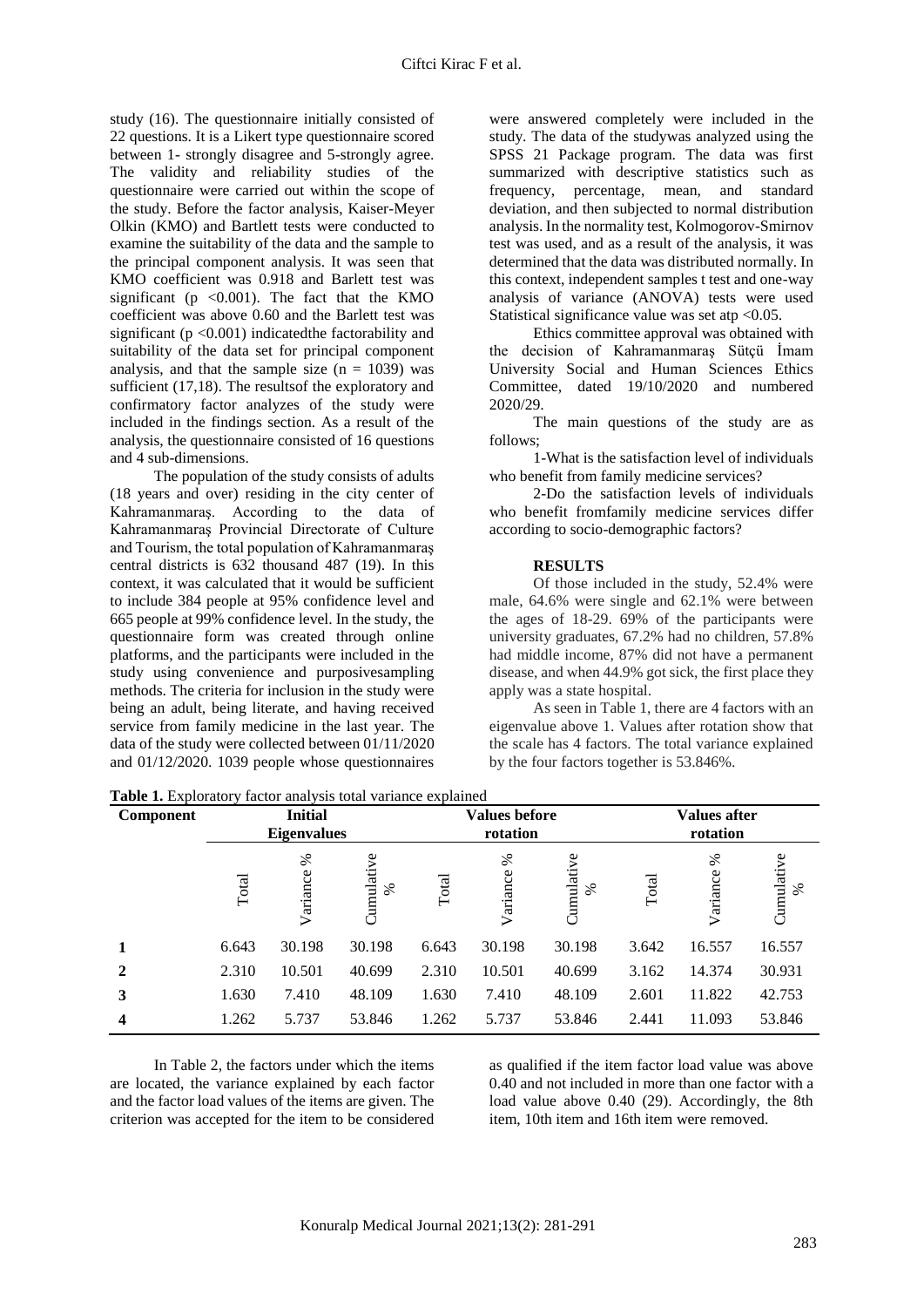| Table 2. Exploratory Factor Analysis Varimax Post-Rotation Values. |  |
|--------------------------------------------------------------------|--|
|--------------------------------------------------------------------|--|

|                                                                                                                                            |      |                | Component |      |
|--------------------------------------------------------------------------------------------------------------------------------------------|------|----------------|-----------|------|
|                                                                                                                                            |      | $\mathfrak{D}$ | 3         | 4    |
| 1. I am satisfied with the attitude and behavior of my family physician.                                                                   | .788 |                |           |      |
| 2. I can ask any question about my illness to my family physician.                                                                         | .795 |                |           |      |
| 3.I can easily reach my family physician whenever I want.                                                                                  | .718 |                |           |      |
| 4. Necessary medical equipment is sufficient for patients in the FHC.                                                                      |      |                |           | .728 |
| 5. I can get satisfactory answers to the questions I ask my family physician about my illness.                                             | .624 |                |           |      |
| 6. The physical capacity of FHC is sufficient for patients                                                                                 |      |                |           | .756 |
| 7. All necessary tests can be performed for patients in FHC.                                                                               |      |                |           | .754 |
| 8. I can access health services more easily with the family medicine practice *                                                            | .469 | .410           |           |      |
| 9. Family medicine is apractice that will increase the quality of healthcare services.                                                     |      | .533           |           |      |
| 10. I think family medicine practice reflects positively on patient health *                                                               | .486 | .520           |           |      |
| 11. I feel that the health of myself and my relatives is under control with the family medicine<br>practice.                               |      | .482           |           |      |
| 12. I think the density in hospital polyclinics has decreased with the family medicine practice.                                           |      | .785           |           |      |
| 13. I think family medicine practice allows more time for patients in hospital polyclinics.                                                |      | .770           |           |      |
| 14. I think everyone has the opportunity to benefit from the health system more easily and<br>quickly in family medicine.                  |      | .690           |           |      |
| 15. I first contact with my family physician for all my health problems.                                                                   |      |                |           | .512 |
| 16. Family medicine allocates sufficient time to patients. *                                                                               | .446 | .308           | .369      |      |
| 17. Family medicine treats its patients as customers that should not be lost.                                                              |      |                | .689      |      |
| 18. The fact that the family physician receives additional fees from each patient he cares for,<br>affects the service quality positively. |      |                | .679      |      |
| 19. Before the family medicine system, I was afraid of doctors.                                                                            |      |                | .566      |      |
| 20. After the family medicine system, I can establish a dialogue with my physician more easily.                                            |      |                | .629      |      |
| 21. The family medicine system has prevented physicians from being rude.                                                                   |      |                | .680      |      |
| 22. Family medicine generally gives the right directions.                                                                                  | .552 |                |           |      |



Figure 1. Confirmatory Factor Analysis Diagram(A=Family physician behavior sub-dimension, B = Family medicine system benefit sub-dimension, C = Communication sub-dimension D = Family medicine physical equipment sub-dimension)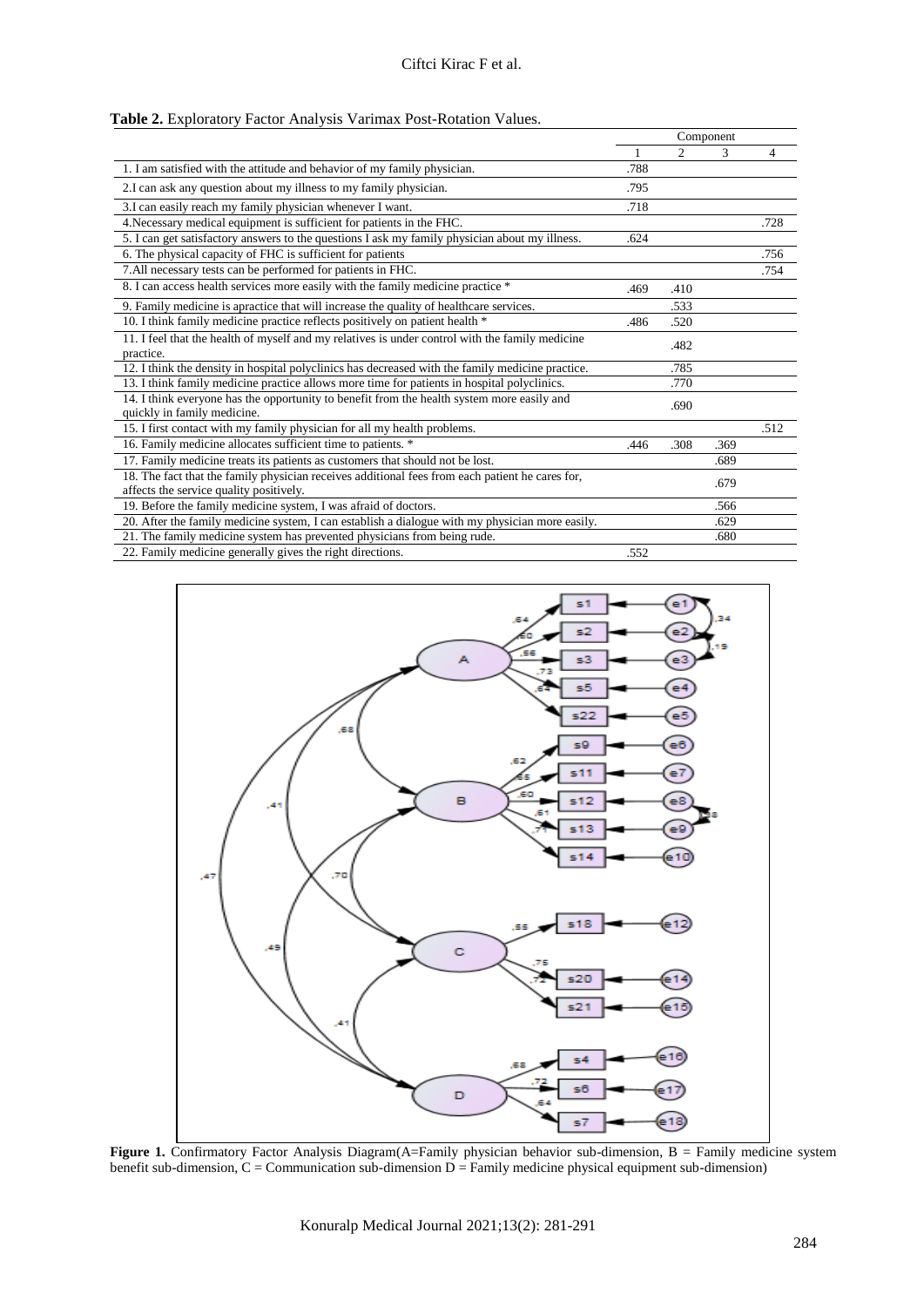As can be seen in Figure 1, confirmatory factor analysis was performed and standardized estimate values were given. As a result of the analysis, 3 items (2, 17, 19) with Estimate values below 0.5 were excluded. Covariance was made between 1st item, 2nd item, 3rd item, 8th item and 9th item in order to improve goodness of fitvalues.

**Table 3.** Goodness of Fit Values Used in DFA\*

The goodness of fit values obtained were given in Table 3.

As can be seen in Table 3, the goodness of fit values of the confirmatory factor analysis are given. The goodness of fit values of the model resulting from the Path diagram are in the range of good fit and acceptable values (21,22,23,24).

|              | <b>Table 5.</b> Cooditess of Fit Values Osed III DTA |            |                      |  |
|--------------|------------------------------------------------------|------------|----------------------|--|
| Index        | Normal                                               | Acceptable | Model                |  |
| Values       | Value                                                | Value      | Values               |  |
| x2/sd        | ${<}2$                                               | $<$ 5      | $390.420/95 = 4.110$ |  |
| <b>GFI</b>   | >0.95                                                | >0.90      | 0.955                |  |
| AGFI         | >0.95                                                | >0.90      | 0.936                |  |
| <b>CFI</b>   | >0.95                                                | >0.90      | 0.943                |  |
| <b>RMSEA</b> | < 0.05                                               | < 0.08     | 0.055                |  |
| <b>RMR</b>   | < 0.05                                               | < 0.08     | 0.059                |  |
| <b>NFI</b>   | >0.95                                                | >0.90      | 0.927                |  |

\*Doğrulayıcı Faktör Analizi

Descriptive statistics for the sub-dimensions of satisfaction with family medicine are given in the Table 4. The highest mean scorebelongs to the behavior of family physician (3.37). The lowest mean scorebelongs to the physical equipment of

family medicine (2.78). The general satisfaction average is 3.09. This average indicates that the participants are generally satisfied with the family medicine system.

|  |  |  |  | Table 4. Descriptive Findings of Family Medicine Satisfaction Sub-Dimensions |  |
|--|--|--|--|------------------------------------------------------------------------------|--|
|  |  |  |  |                                                                              |  |
|  |  |  |  |                                                                              |  |

|                                       | N    | Min. | Max | Avg  | Sd   |
|---------------------------------------|------|------|-----|------|------|
| <b>Behavior of Family Physician</b>   | 1039 |      |     | 3.37 | 0.82 |
| Physical Equipment of Family Medicine | 1039 |      |     | 2.78 | 0.84 |
| Communication with Family Physician   | 1039 |      |     | 2.89 | 0.93 |
| Benefit of Family Medicine System     | 1039 |      |     | 3.13 | 0.85 |
| General satisfaction                  | 1039 |      |     | 3.09 | 0.63 |

As seen in Table 5, t-test analysis was performed in independent groups. As a result of the analysis, no significant difference was found in terms of the means of family medicine subdimensions by gender ( $p > 0.05$ ). By marital status, a difference was found from the family medicine subdimensions only in the means offamily medicine system benefit(p <0.05).Single participantsstated that the system is more beneficial.

One-way analysis of variance was conducted to determine the differences between the means of family physician satisfaction sub-dimensions by age and educational status of the participants. The subdimension of family physician behavior showed a significant difference by age ( $p \le 0.05$ ). The means of individuals aged 50 and over were higher. There was no significant difference in the means offamily medicine physical equipment sub-dimension by age  $(p> 0.05)$ .

A significant difference was found between the means ofcommunication with family physician sub-dimension by age groups  $(p \lt 0.05)$ . The communication with the family physicianaveragesof those aged 18-29 were higher than those in the 40-

49 age range. There was a significant difference between themeans of the family medicine system benefitsub-dimension by age groups ( $p < 0.05$ ). The score of the system benefitwas found to be higher in the 18-29 age range than the others. By age groups, a difference was found between the means of family medicine general satisfaction ( $p \lt 0.05$ ), and the general satisfaction level of individuals aged 50 and over was higher.

There was no significant difference in terms of family physician behavior and communication sub-dimensions by the education level of the participants ( $p > 0.05$ ) and also between the means offamily medicine general satisfaction ( $p$  > 0.05). A significant difference was found in the family medicine physical equipment sub-dimension by education level ( $p < 0.05$ ). The means of university graduates was lower than secondary school graduates. A significant difference was found in the family medicine system benefit sub-dimension by education level ( $p < 0.05$ ). The means of primary and secondary school graduates was lower than university graduates.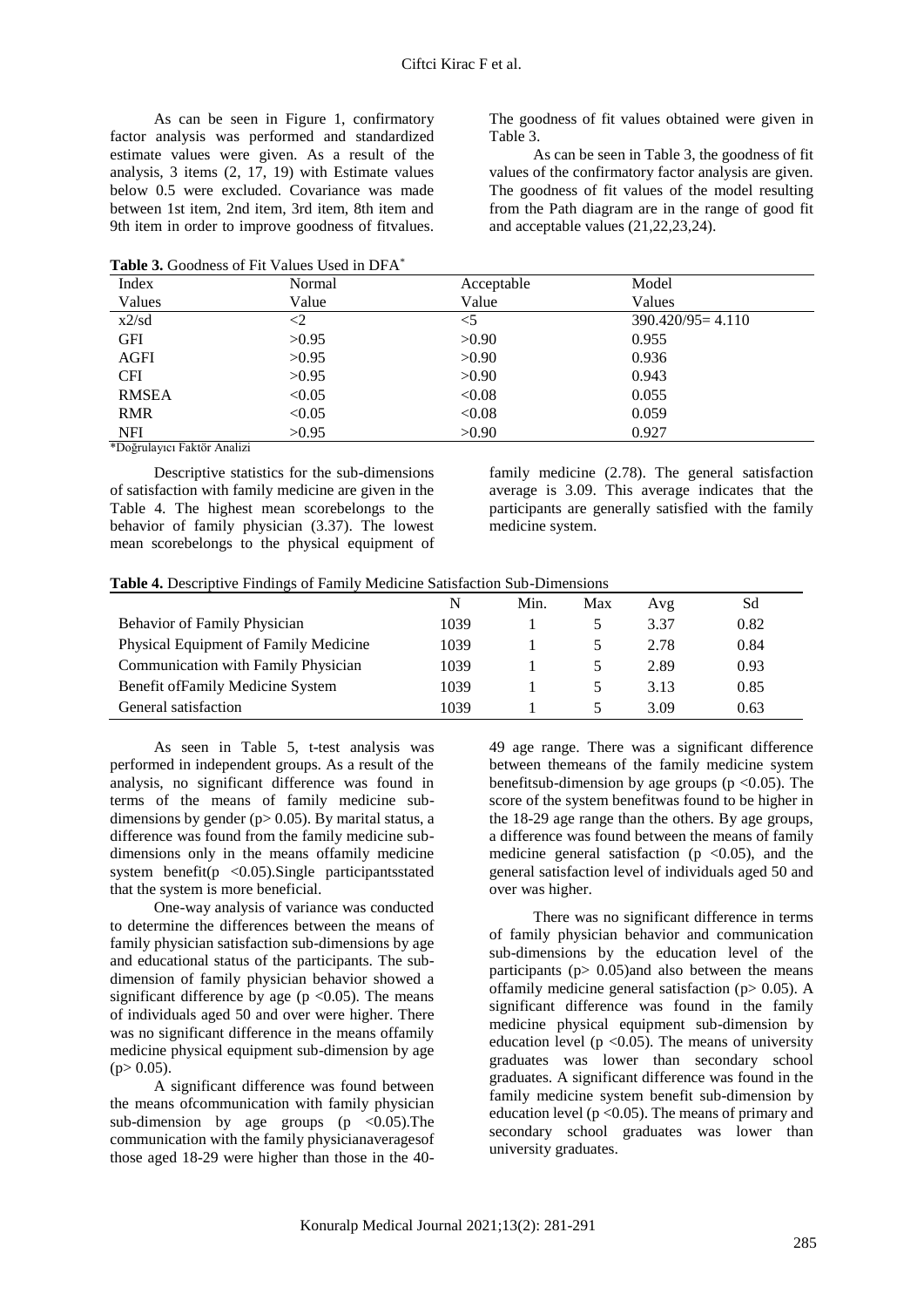| Independent<br>Variable          | n   | Behaviour<br>of Family<br>Phsycian<br>$(Avg \pm S.S.)$ | Physical<br>Equipment of<br>Family<br>Medicine<br>$(Avg \pm S.S.)$ | Communication<br>with Family<br>Physician<br>$(Avg \pm S.S.)$ | Benefit of<br>Family<br>Medicine<br>System<br>$(Avg\pm S.S.)$ | General<br>satisfaction<br>$(Avg \pm S.S.)$ |
|----------------------------------|-----|--------------------------------------------------------|--------------------------------------------------------------------|---------------------------------------------------------------|---------------------------------------------------------------|---------------------------------------------|
| Gender                           |     |                                                        |                                                                    |                                                               |                                                               |                                             |
| Male                             | 544 | $3.41 \pm 0.81$                                        | $3.11 \pm 0.84$                                                    | $2.88 \pm 0.97$                                               | $2.78 \pm 0.86$                                               | $3.10 \pm 0.64$                             |
| Female                           | 495 | $3.31 \pm 0.82$                                        | $3.14 \pm 0.85$                                                    | $2.76 \pm 0.88$                                               | $2.76 \pm 0.80$                                               | $3.08 \pm 0.61$                             |
| t                                |     | 1.858                                                  | $-0.547$                                                           | $-0.157$                                                      | 0.558                                                         | 0.622                                       |
| p                                |     | 0.064                                                  | 0.585                                                              | 0.876                                                         | 0.577                                                         | 0.534                                       |
| Yaş                              |     |                                                        |                                                                    |                                                               |                                                               |                                             |
| $18-291$                         | 645 | $3.35 \pm 0.76$                                        | $2.76 \pm 0.80$                                                    | $2.95 \pm 0.86$                                               | $3.22 \pm 0.83$                                               | $3.12 \pm 0.62$                             |
| $30-39^2$                        | 211 | 3.36±0.92                                              | $2.78 \pm 0.91$                                                    | $2.81 \pm 1.01$                                               | $3.01 \pm 0.88$                                               | $3.03 \pm 0.66$                             |
| $40 - 49^{3}$                    | 112 | $3.32 \pm 0.91$                                        | $2.74 \pm 0.86$                                                    | $2.66 \pm 1.02$                                               | $2.94 \pm 0.83$                                               | $2.97 \pm 0.65$                             |
| Over $504$                       | 71  | $3.65 \pm 0.84$                                        | $2.87 \pm 0.79$                                                    | $2.87 \pm 1.03$                                               | $2.99 \pm 0.84$                                               | $3.15 \pm 0.55$                             |
| $\mathbf F$                      |     | 3.173                                                  | 0,394                                                              | 3.789                                                         | 6.347                                                         | 2.811                                       |
| $\mathbf{p}$                     |     | 0.024                                                  | 0.757                                                              | $0.010*$                                                      | $0,000*$                                                      | $0.038*$                                    |
| Difference (scheffe)             |     | 1 < 4                                                  |                                                                    | 3<1                                                           | 2, 3 ve $4 < 1$                                               | 2 ve $3 < 4$                                |
| <b>Marital Status</b>            |     |                                                        |                                                                    |                                                               |                                                               |                                             |
|                                  |     | $3.39 \pm 0.88$                                        | 2.79±0.89                                                          | $2.87 \pm 1.03$                                               | $3.06 \pm 0.85$                                               | $3.08 \pm 0.64$                             |
| Married                          | 368 |                                                        |                                                                    |                                                               |                                                               |                                             |
| Single                           | 671 | $3.35 \pm 0.78$                                        | $2.76 \pm 0.80$                                                    | $2.90 \pm 0.86$                                               | $3.17 \pm 0.83$                                               | $3.17 \pm 0.83$                             |
| t                                |     | 0.790                                                  | 0.671                                                              | $-0.472$                                                      | $-2.047$                                                      | $-0.499$                                    |
| p                                |     | 0.430                                                  | 0.502                                                              | 0.637                                                         | $0.041*$                                                      | 0.618                                       |
| <b>Education Level</b>           |     |                                                        |                                                                    |                                                               |                                                               |                                             |
| Primary<br>School <sup>1</sup>   | 64  | $3.22 \pm 0.99$                                        | $2.81 \pm 0.91$                                                    | $2.78 \pm 1.06$                                               | $2.91 \pm 0.84$                                               | $2.96 \pm 0.62$                             |
| Secondary<br>School <sup>2</sup> | 87  | $3.32 \pm 0.81$                                        | $3.00 \pm 0.74$                                                    | $2.80 \pm 0.91$                                               | $2.91 \pm 0.77$                                               | $3.03 \pm 0.52$                             |
| High<br>School <sup>3</sup>      | 171 | $3.29 \pm 0.87$                                        | $2.90 \pm 0.85$                                                    | $2.93 \pm 1.05$                                               | $3.12 \pm 0.84$                                               | $3.09 \pm 0.64$                             |
| University <sup>4</sup>          | 717 | $3.40 \pm 0.79$                                        | $2.71 \pm 0.82$                                                    | $2.90 \pm 0.88$                                               | $3.17 \pm 0.85$                                               | $3.11 \pm 0.63$                             |
| $\boldsymbol{\mathrm{F}}$        |     | 1.637                                                  | 4.907                                                              | 0.726                                                         | 4.064                                                         | 1.216                                       |
| p<br>Difference (scheffe)        |     | 0.179                                                  | $0.002*$                                                           | 0.536                                                         | $0.007*$                                                      | 0.303                                       |

**Table 5.** Family Medicine Satisfaction Status with Social-Demographic Variables

 $*P<0.05, t>1.96$ 

As seen in Table 6, one-way analysis of variance was performed to examine the differences in terms of family medicine sub-dimensions averages by the income status, the number of children and the place to apply first when needed.

A significant difference was found in the means of family medicine behavior sub-dimension by income status ( $p \le 0.05$ ). It was observed that those who stated their income status as good evaluated the family physician's behavior and attitude more positively. No significant difference was found in the physical equipment of family medicine, communication with family physician and benefit of the family medicine system subdimensions by income level (p> 0.05). Likewise, there was no significant difference in terms of family medicine satisfaction average by income status (p> 0.05).

No significant difference was found in the means of family physician behavior, communication with the family physician and physical equipment of

family medicine sub-dimensions by the number of children ( $p > 0.05$ ). A significant difference was identified in the means of family medicine system benefit sub-dimension by the number of children (p  $<$ 0.05). The means of those with four or more children was higher than those without children. There was no significant difference in the average satisfaction level of the family medicine system by the number of children  $(p> 0.05)$ .

A significant difference was found in terms of family physician attitude and behavior, physical equipment of family medicine, benefit offamily medicine systemsub-dimension averages by the place to applyfirst when needed ( $p \le 0.05$ ). The family practitioners' behavior means of those who stated that the first application place was family medicine when they got sick was higher than the others. The average of family medicine physical equipment of those whose first application was a family physician was higher than those who applied to private hospitals. Likewise, those who applied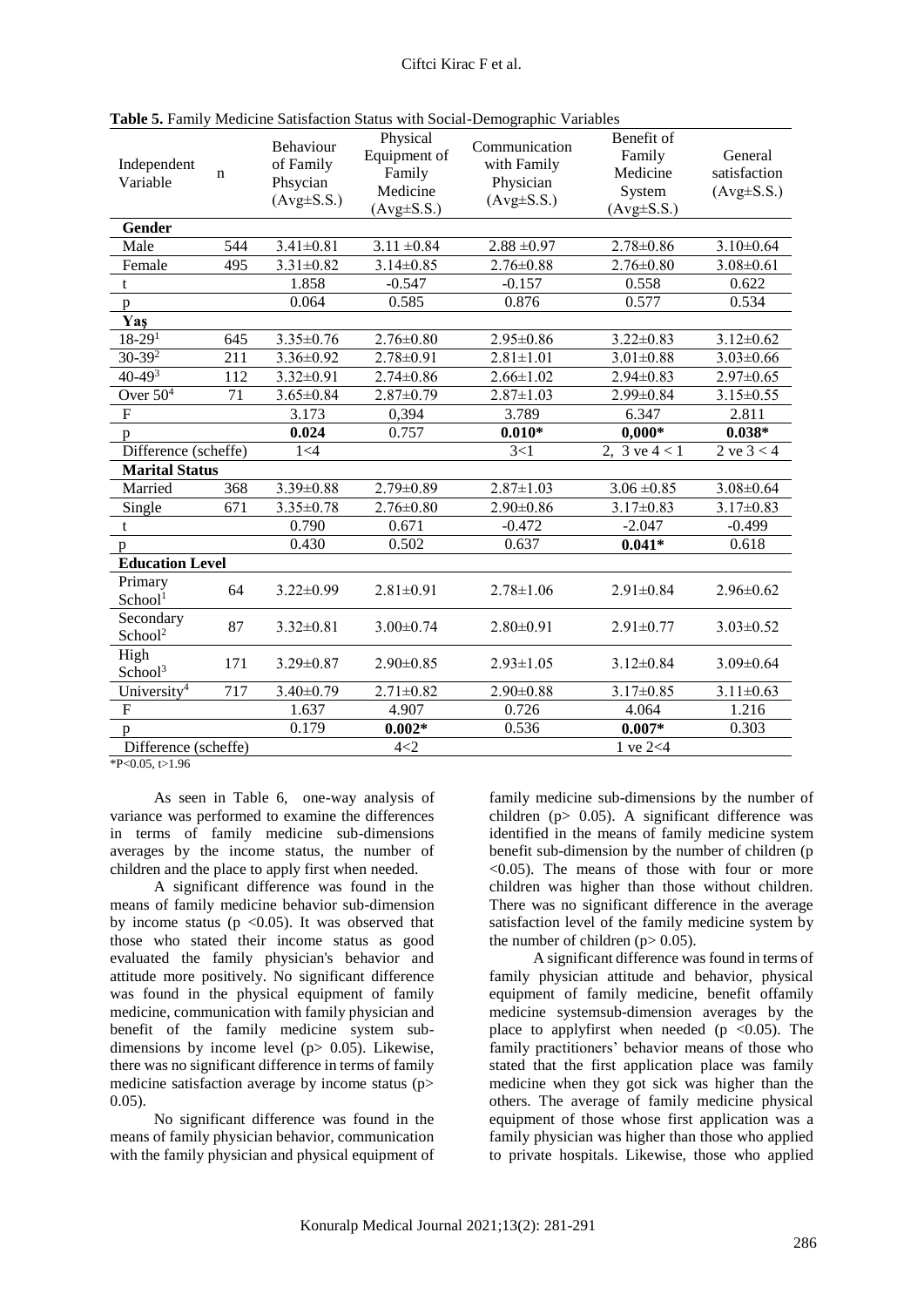first to family medicine found the system more beneficial. There was a significant difference in the means ofsatisfaction with family medicine by the place to applyfirst when needed ( $p \le 0.05$ ). It was observed that those whose first application place was

family physicians were more satisfied than others. No significant difference was found in the means of family medicine satisfaction sub-dimensions by the status of having a permanent/ chronic disease (p> 0.05).

| Table 6. Family Medicine Satisfaction Status with Socio-demographic Variables |     |                                                        |                                                                    |                                                                |                                                                |                                           |  |  |  |
|-------------------------------------------------------------------------------|-----|--------------------------------------------------------|--------------------------------------------------------------------|----------------------------------------------------------------|----------------------------------------------------------------|-------------------------------------------|--|--|--|
| Independent<br>Variable                                                       | n   | Behaviour<br>of Family<br>Phsycian<br>$(Avg \pm S.S.)$ | Physical<br>Equipment<br>of Family<br>Medicine<br>$(Avg \pm S.S.)$ | Communicatio<br>n with Family<br>Physician<br>$(Avg \pm S.S.)$ | Benefit of<br>Family<br>Medicine<br>System<br>$(Avg \pm S.S.)$ | General<br>satisfaction(<br>$Avg\pm S.S.$ |  |  |  |
| <b>Income Status</b>                                                          |     |                                                        |                                                                    |                                                                |                                                                |                                           |  |  |  |
| Good <sup>1</sup>                                                             | 277 | $3.44 \pm 0.84$                                        | $2.71 \pm 0.90$                                                    | $2.89 \pm 0.98$                                                | $3.17 \pm 0.85$                                                | $3.12 \pm 0.67$                           |  |  |  |
| Middle <sup>2</sup>                                                           | 601 | $3.38 \pm 0.81$                                        | $2.78 \pm 0.81$                                                    | $2.92 \pm 0.91$                                                | $3.14 \pm 0.85$                                                | $3.10 \pm 0.62$                           |  |  |  |
| Bad <sup>3</sup>                                                              | 161 | $3.18 \pm 0.79$                                        | $2.85 \pm 0.79$                                                    | $2.77 \pm 0.85$                                                | $3.01 \pm 0.79$                                                | $2.99 \pm 0.57$                           |  |  |  |
| ${\bf F}$                                                                     |     | 5.597                                                  | 1.382                                                              | 1.601                                                          | 1.786                                                          | 2.507                                     |  |  |  |
| p                                                                             |     | 0.004                                                  | 0.252                                                              | 0.202                                                          | 0.168                                                          | 0.082                                     |  |  |  |
| Difference (scheffe)                                                          |     | 3<1                                                    |                                                                    |                                                                |                                                                |                                           |  |  |  |
| <b>Number of children</b>                                                     |     |                                                        |                                                                    |                                                                |                                                                |                                           |  |  |  |
| None                                                                          | 698 | $3.35 \pm 0.77$                                        | $2.76 \pm 0.81$                                                    | $2.91 \pm 0.87$                                                | $3.16 \pm 0.84$                                                | $3.10 \pm 0.62$                           |  |  |  |
| One                                                                           | 96  | $3.36 \pm 0.88$                                        | $2.69 \pm 0.94$                                                    | $2.94 \pm 1.12$                                                | $3.12 \pm 0.86$                                                | $3.08 \pm 0.68$                           |  |  |  |
| Two                                                                           | 111 | $3.47 \pm 0.88$                                        | $2.74 \pm 0.87$                                                    | $2.85 \pm 1.04$                                                | $3.18 \pm 0.83$                                                | $3.13 \pm 0.68$                           |  |  |  |
| 3 and above                                                                   | 134 | $3.37 \pm 0.96$                                        | $2.89 \pm 0.83$                                                    | $2.73 \pm 0.95$                                                | $2.93 \pm 0.93$                                                | $3.02 \pm 0.59$                           |  |  |  |
| ${\bf F}$                                                                     |     | 0.694                                                  | 1.292                                                              | 1.599                                                          | 2.850                                                          | 0.662                                     |  |  |  |
| p                                                                             |     | 0.556                                                  | 0.276                                                              | 0.188                                                          | 0.036                                                          | 0.576                                     |  |  |  |
| Difference (scheffe)                                                          |     |                                                        |                                                                    |                                                                | 4<1                                                            |                                           |  |  |  |
| <b>Apermanent ilness</b>                                                      |     |                                                        |                                                                    |                                                                |                                                                |                                           |  |  |  |
| No                                                                            | 904 | $3.37 \pm 0.82$                                        | $2.75 \pm 0.84$                                                    | $2.87 \pm 0.93$                                                | $3.14 \pm 0.85$                                                | $3.09 \pm 0.63$                           |  |  |  |
| Yes                                                                           | 135 | $3.30 \pm 0.81$                                        | $2.90 \pm 0.77$                                                    | $2.97 \pm 0.91$                                                | $3.06 \pm 0.79$                                                | $3.091 \pm 0.58$                          |  |  |  |
| t                                                                             |     | 0.890                                                  | $-1.915$                                                           | $-1.156$                                                       | 1.017                                                          | $-0.005$                                  |  |  |  |
| p                                                                             |     | 0.374                                                  | 0.056                                                              | 0.248                                                          | 0.309                                                          | 0.996                                     |  |  |  |
| The place to apply first when sick                                            |     |                                                        |                                                                    |                                                                |                                                                |                                           |  |  |  |
| Family Phsycian <sup>1</sup>                                                  | 311 | $3.67 \pm 0.89$                                        | $2.87 \pm 0.82$                                                    | $2.93 \pm 1.11$                                                | $3.27 \pm 0.91$                                                | $3.25 \pm 0.66$                           |  |  |  |
| State Hospital <sup>2</sup>                                                   | 466 | $3.24 \pm 0.74$                                        | $2.76 \pm 0.82$                                                    | $2.91 \pm 0.84$                                                | $3.12 \pm 0.80$                                                | $3.05 \pm 0.59$                           |  |  |  |
| University Hospital <sup>3</sup>                                              | 146 | $3.24 \pm 0.70$                                        | $2.77 \pm 0.90$                                                    | $2.83 \pm 0.84$                                                | $3.04 \pm 0.84$                                                | $3.01 \pm 0.64$                           |  |  |  |
| Private Hospital <sup>4</sup>                                                 | 116 | $3.19 \pm 0.85$                                        | $2.53 \pm 0.78$                                                    | $2.75 \pm 0.82$                                                | $2.88 \pm 0.75$                                                | $2.89 \pm 0.58$                           |  |  |  |
| ${\bf F}$                                                                     |     | 21.284                                                 | 4.818                                                              | 1.283                                                          | 6.813                                                          | 12.685                                    |  |  |  |
| $\mathbf{p}$                                                                  |     | 0.000                                                  | 0.002                                                              | 0.279                                                          | 0.000                                                          | 0.000                                     |  |  |  |
| Difference (scheffe)                                                          |     | $1 > 2,3$ ve 4                                         | 1 > 4                                                              |                                                                | 1 > 4                                                          | $1 > 2,3$ ve 4                            |  |  |  |

 $P < 0.05, t > 1.96$ 

#### **DISCUSSION**

Primary health care services are one of the most important elements of a comprehensive health system with both preventive health services and diagnosis and treatment services, they also contribute greatly to the development of public health by being acceptable, accessible and affordable (4,25,26,27). In 1978, with the Declaration of Alma Ata, many health problems were revealed, and the characteristics and necessity of primary health care services were explained. In addition, a number of duties were assigned to governments for the provision of sustainable primary health services (6,28).

In this study, it is aimed to determine the satisfaction level of individuals who have received service from family medicine in Kahramanmaraş

central districts in the last year and to examine them in terms of various variables. While the general satisfaction score of the participants is above the average, it is below the average in terms of family medicine physical equipment and communication with family physician sub-dimensions. Söyleyici (2010) found in his study that individuals with a high level of satisfaction with family medicine assess the physical equipment status as better. For this reason, it is considered that the perception of the physical equipment of family medicine affects satisfaction. On the other hand, the dimension in which the satisfaction levels of the participants are the highest is the family physician behavior dimension. As a result of another study, it was found that individuals who evaluated the family physician's behavior as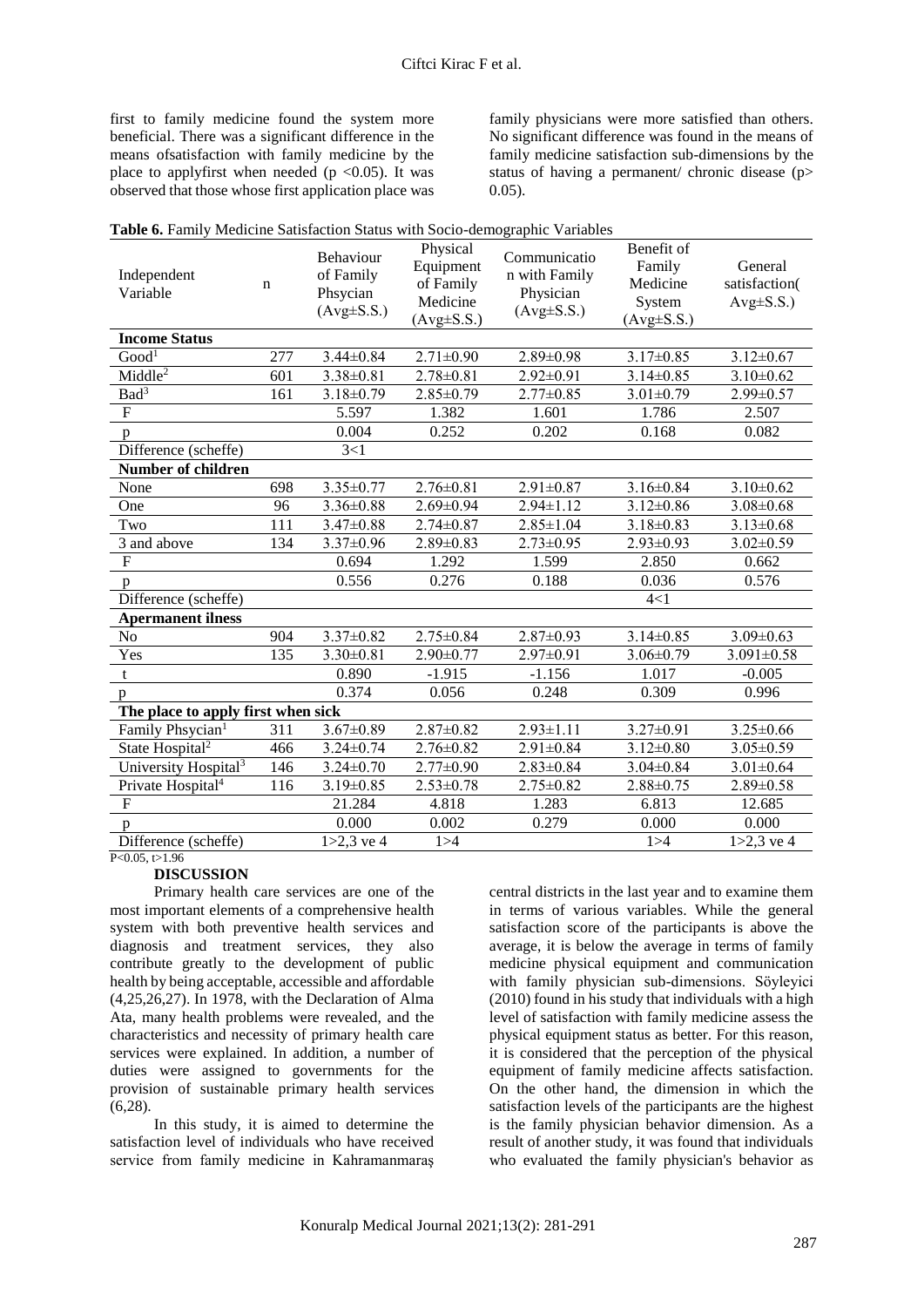good had significantly higher levels of satisfaction than those who evaluated the behavior of the family physician as medium and bad (30). In a study conducted in Iran, it was found that the physical equipment of family medicine and the family physician's attitudes and behaviors affect the satisfaction of individuals (31). Similarly, Aycan et al. (2012) found in their study that satisfaction with family medicine was affected by the family physician's behavior (32). Therefore, it can be stated that an important determinant of satisfaction is the family physician's behavior. The satisfaction level regarding the benefit of the family medicine system is also above average. Similarly, in a study conducted by the Ministry of Health in 2010, it was found that satisfaction with primary health care services is quite high (33). As a result of another study, it was also concluded that most of the participants had high satisfaction with family medicine, and the insufficiency of the family health centers' infrastructure negatively affected the satisfaction. In the same study, it was stated that the participants mostly focused on the patient-physician relationship (34). When the results of other similar studies are examined, it is seen that the level of satisfaction with the family medicine system in our country is high (29,35,36,37,38). When the international literature is examined, it is also observed that satisfaction with family medicine is generally high (31,39,40,41,42,43,44).

There is no statistically significant difference in the level of satisfaction with family medicine by gender. In some studies in the literature, it was concluded that there was no difference in satisfaction by gender (37,44,45,46,47) while a difference was identified by gender in other studies (29,30). In the studies that found that satisfaction level differs by gender, women's satisfaction levels werefound higher(29,30,43). The reason for the change in the level of satisfaction by gender may be that pregnancy and post-pregnancy services, which concern women more, may alter the perception of satisfaction. Satisfaction can be expected to become standard with the standardization and adoption of these services.

General satisfaction, benefit of the family medicine system, communication with family physician and behavior of family physician averages differ among age groups. General satisfaction is below the average in the 40-49 age group, while it is above the average in the other three groups. The behavior satisfaction score average of the 50 and over age group is higher than the other groups. On the other hand, the lowest score belongs to the 18-29 age group. The reason for this may be that the young people have different expectations from family physician behavior compared to the older age group. In their studies, Lankarani et al. (2016) also reached results that match this result (43). However, the

situation is different when it comes to communication satisfaction. Here, it is seen that the participants in the 18-29 age group have the highest average score. Similarly, it is observed that the satisfaction of the participants between the ages of 18-29 is quite high in terms of satisfaction with the family medicine system benefits. Thus, it can be inferred that young people have a higher perception of the family medicine system benefit and adopt the system more. According to the results of another study, elderly patients have higher communication satisfaction (48).These results do not support the results of the current study. For this reason, it is thought that the participants evaluate satisfaction with the family physician's behavior and satisfaction with their communication differently. Because, although their behaviors are satisfactory, the communication skills of physicians in the health service process are one of the important factors on satisfaction. In some studies in the literature, it was concluded that satisfaction status did not differ according to age (30,37,47, 49).

By the marital status of the participants, only a difference was found regarding family medicine system benefit. Satisfaction levels of single participants in this sub-dimension were higher than married participants. This can be explained by the age of the participants. Because in the same subdimension, it was determined that the younger participants have a higher level of satisfaction. In many studies in the literature, it was determined that satisfaction does not differ by marital status (30,37,44,46,53). On the other hand, Turgu et al. (2018) found that the satisfaction levels of single participants were lower. The reason for this was explained by the lack of support that family members of single individuals provide to each other (13).

According to the education level of the participants, a difference was found in the means of family medicine physical equipment and family medicine system benefits sub-dimensions. While the group with the highest satisfaction in terms of physical equipment is secondary school graduates. University graduates have the lowest average. This can be explained by the increase in the expectations of individuals as the education level increases. Similarly, in other studies in the literature, satisfaction varies according to education level (13,30,50). In some studies, it was determined that as the education level increases, the level of satisfaction decreases, and it was stated that patient expectations may increase in parallel with the education level (13,43,47). On the other hand, the highest average score regarding the benefits of family medicine system is in the university graduate group, while the lowest average is in the primary and secondary school graduates. This shows that the increase in the education level increases the perception of the family medicine system benefit.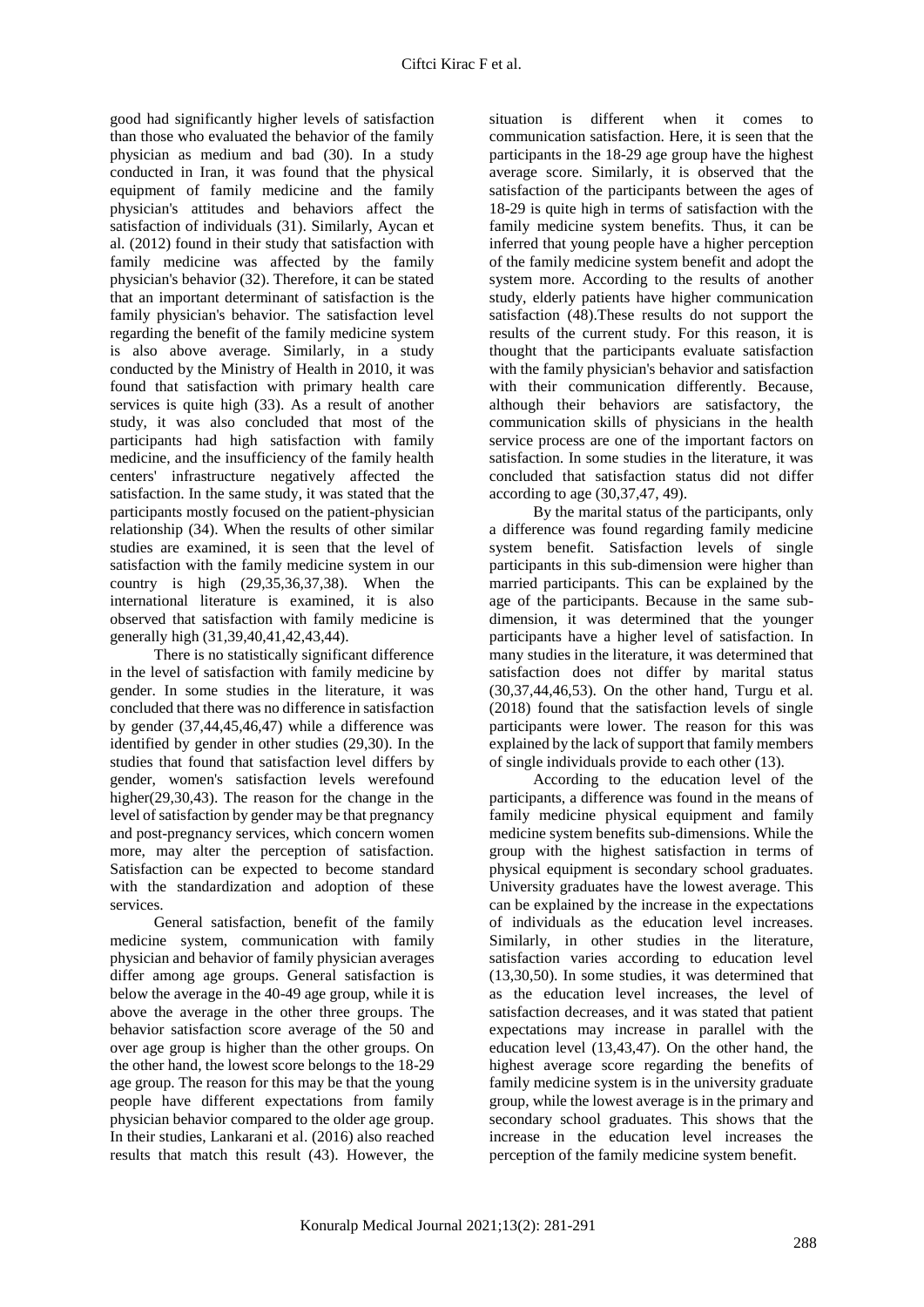When the family medicine satisfaction levels of the participants were examined by the income status, only a significant difference was identified in the family physician behavior dimension, and the participants who described their income status as good had the highest satisfaction level. In their study, Kırılmaz and Öztürk (2018) found that satisfaction did not differ by income level (37). On the other hand, Turgu et al. (2018) stated that the increase in income status causes a decrease in satisfaction and an increase in the living standards and therefore the expectations from health services (13). Lankarani et al. (2016) found in their study that the increasein the income level decreased satisfaction (43).

Only the sub-dimension of the family medicine system benefit differs by the number of children of the participants, and this difference was determined to stem from the participants who have no children and those with three or more children. It is estimated that the reason for the similarity with the variables of age and marital status is that there are participants with similar characteristics in these three groups. Özaras and Dil (2011) also found that those with three or more children have a higher level of satisfaction (45).On the other hand, in accordance with the current research results, Turgu et al. (2018) found that individuals who have children have a higher level of satisfaction than those who do not, but also stated that individuals who have children apply to family health centers more and being able to easily get service from the family physician when

#### **CONCLUSION**

As a result of the study, it was determined that satisfaction with family medicine is generally high. In order to increase the quality of the family medicine system, which is one of the most important elements of primary health care services, patient satisfaction should be continuously evaluated and improvements should be made by detecting the disruptions in service. It is clear that the

needed might have increased their level of satisfaction (13).

No difference was found in the general satisfaction sub-dimension according to whether the participants had a permanent disease or not. Durmuş et al. (2018) found that the satisfaction levels of individuals with chronic diseases are higher than those without chronic diseases (47). This result differs from the current research results. The reason for this may be that individuals with chronic diseases benefit more from family medicine services and communicate with family medicine professionals more frequently (47).

Significant differences were detected in all sub-dimensions except general satisfaction and communication with family medicine subdimensionsby the health institution applied when sick. Here, it is seen that those who applied to family physicians when they were sick had higher mean scores compared to the other groups in all subdimensions. Thus, it can be inferred that perhaps for this reason the participants with low satisfaction level did not choose family medicine as their first application place. Similarly, Söyleyici (2010) found that the satisfaction levels of those who preferred to apply to family medicine were significantly higher than the other groups (30). Turgu et al. (2018)found that as the number of applications to family physicians increased, their satisfaction score averages also increased (13). On the other hand, Kızıl et al. (2015) found that the level of satisfaction did not differ by the place applied when sick (46).

improvements to be provided in the service delivery processes will increase the satisfaction of the patients. It is important to understand the expectations of groups with low service satisfaction and the problems they face in order to increase service quality. At this point, it may be suggested to conduct studies to determine expectations from family medicine services in future studies.

### **REFERENCES**

- 1. Toprak D, Esen ES, Öztürk GZ, Egici MT, Gökseven Y. Aile hekimliği uzmanlık eğitiminde'Eğitim Aile Sağlığı Merkezleri'Şişli Hamidiye Etfal Eğitim ve Araştırma Hastanesi deneyimi. Türkiye Aile Hekimliği Dergisi. 2019; 23(4):165-175.
- 2. Basak O, Akturk Z, Topsever P. Aile Hekimliği Genel Pratisyenlik Avrupa Tanımı. Barselona: Wonca Europe; 2002.
- 3. Manning G. Characteristics of family medicine. In: Arulrhaj S, Jayalal JA, Abul Hasan KM, Ravisankar TN, editors. Textbook of Family Medicine. India: Wolters Kluwer; 2017.
- 4. Taylor RB. Family medicine: Principles and practice. New York: Springer-Verlag; 2003.
- 5. Aktaş EÖ, Çakır G. Aile hekimlerinin, aile hekimliği uygulaması hakkındaki görüşleri: Bir anket çalışması. Ege Tıp Dergisi. 2012;51(1):21-29.
- 6. Türkiye Aile Hekimleri Uzmanlık Derneği. Aile hekimliği uzmanlığının ülkemizdeki tarihçesi. 2020 [cited: 2020 Des 22]. Available from: https://www.tahud.org.tr/page/tarih%C3%A7e-1 , tarih: 22.12.2020.
- 7. Bağcı H, Atasever M. Türkiye sağlık sistemi. Ankara: Akademisyen Kitabevi; 2020.
- 8. Üstü Y, Uğurlu M, Örnek M, Sanisoğlu SY. 2002-2008 yılları arasında Erzurum bölgesinde birinci ve ikinci basamak sağlık hizmetlerinin değerlendirilmesi. Balkan Medical Journal. 2011;1: 55-61.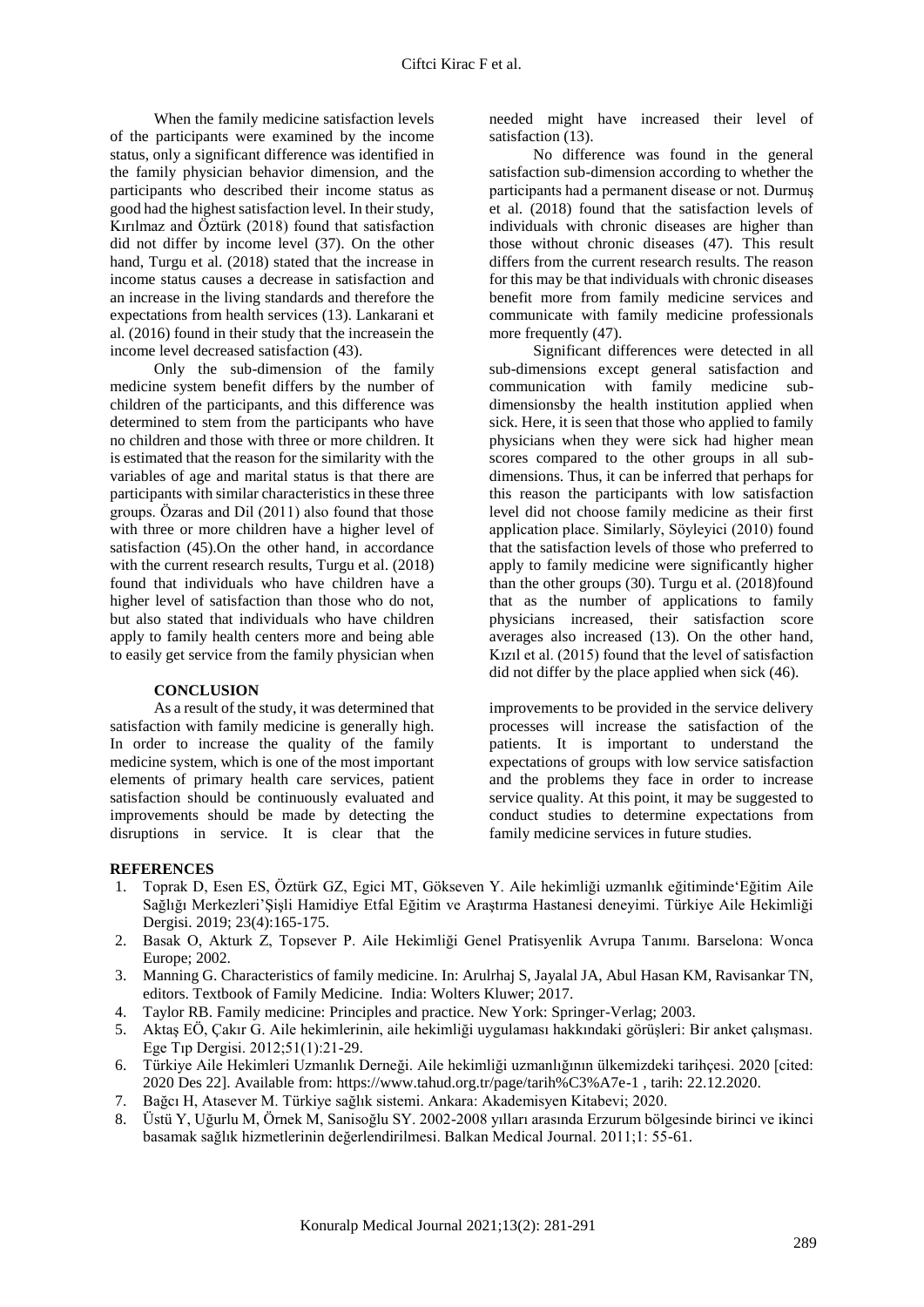#### Ciftci Kirac F et al.

- 9. Glenn JK, Lawler FH, Hoerl MS. Physician referrals in a competitive environment: an estimate of the economic impact of a referral. Jama. 1987; 258(14): 1920-1923.
- 10. Sripa P, Hayhoe B, Garg P, Majeed A, Greenfield G. Impact of GP gatekeeping on quality of care, and health outcomes, use, and expenditure: a systematic review. Br J Gen Pract. 2019; 69(682): 294-303.
- 11. Donabedian A. Qualityassurance in healthcare: consumers' role. Quality in HealthCare, 1992; 1: 247-51.
- 12. Gezergün A, Şahin B, Tengilimoğlu D, Demir C, Bayer E. Hastaların bakış açısıyla hekim-hasta ilişkisi ve iletişimi; bir eğitim hastanesi örneği. Sosyal Bilimler Dergisi. 2006; 1: 129-144.
- 13. Turgu S, Öztora S, Çaylan A, Dağdeviren HN. Birinci basamakta hasta memnuniyeti ve hekim iş doyumu ile ilişkisi. Türkiye Aile Hekimliği Dergisi 2018; 22(2): 78-91.
- 14. Çetinkaya F, Baykan Z, Naçar M. Yetişkinlerin aile hekimliği uygulaması ile ilgili düşünceleri ve aile hekimlerine başvuru durumu. TAF Preventive Medicine Bulletin. 2013; 12(4): 417-424.
- 15. Von Elm E, Altman DG, Egger M, Pocock SJ, Gotzsche PF, Vandenbroucke JP, Initiative S. Strengthening the reporting of observational studies in epidemiology (strobe) statement: guidelines for reporting observational studies. Annals of Internal Medicine. 2007; 147(8): 573–577.
- 16. Yalman F. Aile hekimliği sisteminin hekimlerin sunmuş olduğu hizmetlerin kalitesine etkisi: düzce örneği [Yüksek Lisans Tezi]. [Düzce] Düzce Üniversitesi; 2013.
- 17. Büyüköztürk Ş. Sosyal bilimler için veri analizi el kitabı. Ankara: Pegem Yayıncılık; 2007.
- 18. Field A. Discovering statistics using SPSS. London: SAGE Yayınları; 2005.
- 19. Kahramanmaraş İl Kültür ve Turizm Müdürlüğü. [Internet]. 2020 [cited 2020 Dec 27]. Available from: https://kahramanmaras.ktb.gov.tr/TR-149577/ilceler.html
- 20. Eminoğlu E, Nartgün Z. Üniversite öğrencilerinin akademik sahtekârlık eğilimlerinin ölçülmesine yönelik bir ölçek geliştirme çalışması. Uluslararası İnsan Bilimleri Dergisi. 2009; 6(1): 215-240.
- 21. Şimşek, ÖF. Yapısal eşitlik modellemesine giriş, temel ilkeler ve LİSREL uygulamaları. Ankara: Siyasal Basın ve Dağıtım; 2007.
- 22. Segars AH, Varun G. Re-examining perceived ease of use and usefulness: a confirmatory factor analysis. MIS Quarterly. 1993; 17 (4): 517-525.
- 23. Bentler PM, Bonett DG. Significance tests and goodness of fit in the analysis of covariance structures. Psychological Bulletin. 1980; 88: 588-606.
- 24. Browne MW, Cudeck R. Alternativeways of assessing model fit. In: Bollen KA, Long JS, editors. Testing structural equation models. Newbury Park, CA: Sage; 1993. p. 136-62.
- 25. Walley J, Lawn JE, Tinker A, De Francisco A, Chopra M, Rudan I, ... & Lancet Alma-Ata Working Group. Primary healthcare: making Alma-Ata a reality. The Lancet. 2008; 372[9642]:1001-1007.
- 26. Starfield B. Primary care and equity in health: the importance to effectiveness and equity of responsiveness to peoples' needs. Humanity & Society. 2009; 33(1-2):56-73.
- 27. Rao M, Pilot E, The missing link–the role of primary care in global health. Global Health Action. 2014; 7(1): 1-6.
- 28. World Health Organization. Declaration of Alma-Ata: internationalconference on primary healthcare [Internet]. 1978 Sept 6–12, Available from: https://www.who.int/publications/almaata\_declaration\_en.pdf.
- 29. Bostan S, Havvatoğlu K. EUROPEP aile hekimliği memnuniyeti ölçeğine göre Gümüşhane aile hekimliği memnuniyet araştırması. Gümüşhane Üniversitesi Sağlık Bilimleri Dergisi. 2014; 3(4): 1067-1078.
- 30. Söyleyici T. Aile hekimliği uygulamasında hasta memnuniyet düzeyi: Denizli uygulaması [Yüksek Lisans Tezi].[Denizli(Türkiye)]: Pamukkale Üniversitesi; 2010.
- 31. Taheri M, Mohammadi M, Amani A, Zahiri R, Mohammadbeigi A. Family physician program in Iran, patients satisfaction in a multi center study. Pakistan Journal of Biological Sciences: PJBS. 2014; 17(2): 227- 233.
- 32. Aycan S, Özkan S, Avcı E, Özdemirkan T, Çivil EF. Ankara il merkezinde bazı aile sağlığı merkezlerine başvuran on sekiz yaş üstü kişilerin aile hekimliği uygulamasına ilişkin bilgi, tutum ve memnuniyet değerlendirmesi. Toplum Ve Hekim. 2012; 27(6): 449-455.
- 33. Mollahaliloğlu S, Kosdak M, Sanisoğlu Y, Boz D. Demirok AB. Birinci basamak sağlık hizmetlerinde hasta memnuniyeti. İçinde: Akdağ R. editör. Hıfzıssıhha mektebi müdürlüğü, Refik Saydam hıfzıssıhha merkezi başkanlığı, Sağlık Bakanlığı. Ankara: Opus Basın Yayın; 2010.
- 34. Yapakçı A, Altun A, Kesen CH, Yılmaz E, Delican O, Atal SS. Ailelerin Aile Hekimliği'nden hizmet alımı ve memnuniyeti. The Journal of Turkish Family Physician. 2019; 10(1): 22-38.
- 35. Tanır F. Aile hekimliği uygulamalarının Doğankent Sağlık, Eğitim ve Araştırma Bölgesindeki durumu. Turkish Journal of Public Health. 2014; 12(2): 91-99.
- 36. Özata M, Tekin F, Öztürk YE. Konyadaki aile hekimliği hizmetlerinin değerlendirilmesi. Selçuk Üniversitesi Sosyal Bilimler Enstitüsü Dergisi. 2016; 35: 205-18.
- 37. Kırılmaz H, Öztürk K. Aile hekimliğinde hasta memnuniyetine yönelik bir araştırma. Sağlık Akademisyenleri Dergisi. 2018; 5(1): 60-70.
- 38. Ardahan M, Arabacı Z, Saka MC. Bir aile sağlığı merkezine başvuran hastaların memnuniyet düzeyleri ve etkileyen faktörler. Sosyal Politika Çalışmaları Dergisi. 2018;18(40): 53-70.